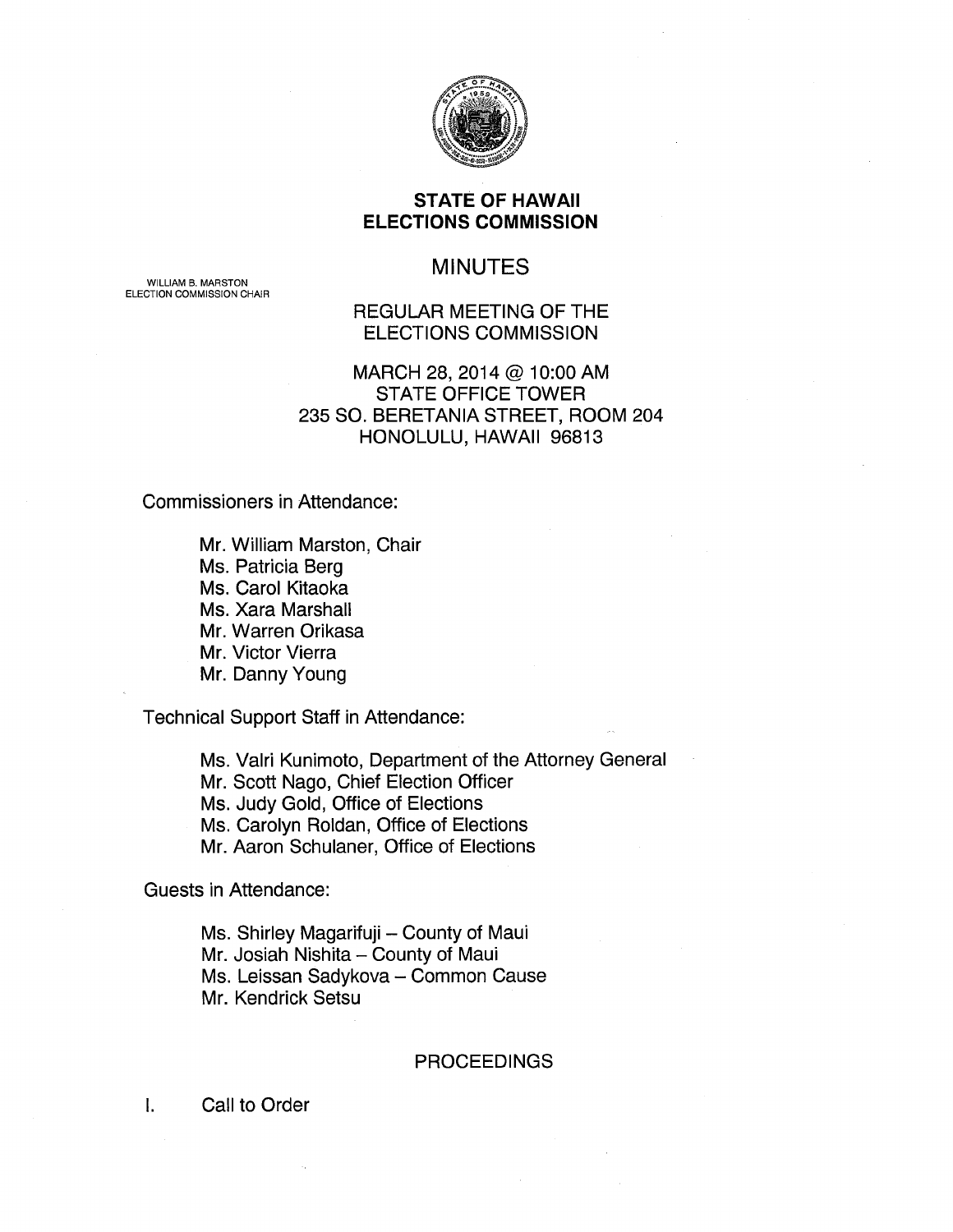Chair Marston called the meeting to order at 1 0:00 a.m. on March 28, 2014 at the State Office Tower, Room 204.

II. Roll Call and Determination of a Quorum

Elections Commission Secretary conducted roll call. Commissioners King and Okazaki were not in attendance.

Ill. Approval of Minutes for the February 5, 2014 Elections Commission Meeting

With no corrections to the minutes, Chair Marston asked for a motion to approve the minutes. Commissioner Young moved that the minutes be approved, the motion was seconded by Commissioner Orikasa and approved by the remaining Commissioners.

IV. Public Testimony- Any interested person may submit data, views or arguments on any agenda item

No public testimony was given.

V. Status Report from the Chief Election Officer

Chief Election Officer Nago reported that the bills that are still alive in the Legislature are listed on the Status Report. He noted for the Commission that the bill discussed at the last meeting, which required the Commission to do an evaluation of the Chief Election Officer every six months, was no longer alive for this session.

The Office of Elections (OE) has issued a Request for Proposals (RFP) for the voter education campaign. A request was put out for vendors to create television commercials promoting elections for the 2014 and future elections. Also issued was an RFP for the Statewide Voter Registration System that would include an online voter registration system and an election management system. The pre-proposal conference for this RFP was held on March 17th and the deadline for submissions is April 4, 2014.

He continued to report that the OE is currently in the process of candidate filing. The OE is opening a second location for candidate filing in room 203 of the State Office Tower on Tuesday, April 1, 2014. The deadline date for candidate filing is 4:30 pm on June 3, 2014. Finally, the Split Shift Test Plan was forwarded to the Commission earlier this month. The test plan will be limited to the precincts on Honolulu which are three units and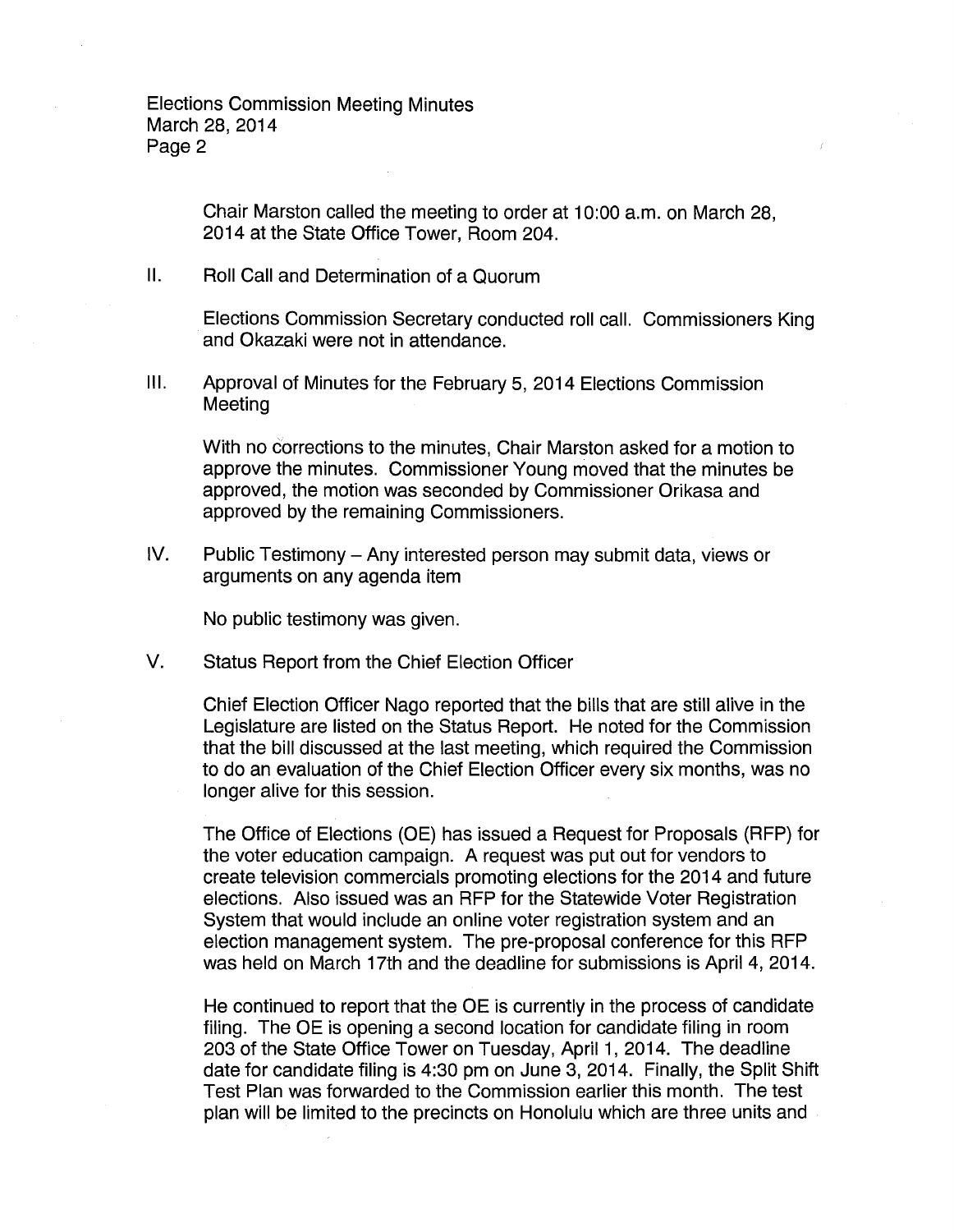Elections Commission Meeting Minutes March 28, 2014 Page 3

> higher. This amounts to approximately 108 precincts and the Precinct Chairs will need to be on board with the plan before it can be implemented.

Chair Marston noted that at the last meeting he expressed concerns regarding the 2014 elections. He would like to make sure that there are no glitches and things will run smoothly during the 2014 elections. He asked if CEO Nago feels comfortable with taking on this project and CEO Nago responded yes. Commissioner Berg noted that she was pleased to see the plan and wanted to know how the OE will know if the plan was successful. CEO Nago responded that after every election, a debriefing is held with the Precinct Chairs and the feedback will determine if the project was successful or not.

Commissioner Orikasa asked CEO Nago if he was comfortable with implementing this pilot project knowing that even a small incident could trigger criticism due to the events that occurred during the 2012 Elections. CEO Nago responded that he was comfortable because the project only involves one position from units with higher numbers of workers.

Commissioner Young questioned what the new ballot procedures were for this election. CEO Nago responded that the new procedures are what the OE had reported to the Commission earlier. The formula for the ballot orders have been revised so that there is 1 00% of ballots for registered voters and procedures for early detection of ballot shortages are in place. Commissioner Young then asked if this was in writing and CEO Nago responded yes, it was in the new SOP's that were previously sent to the Commissioners for review.

Commissioner Young asked if the ballots were only going to be picked up at the Capitol and CEO Nago responded no. The ballots were going to be picked up from various relay sites. Commissioner Young asked if the OE was still going to use cabs for this service. CEO Nago responded that it would depend on who responds to the transportation bid. He noted that the cab services have been used in the past because they have the vehicles in place needed for this type service.

Commissioner Orikasa asked CEO Nago how many vendors responded to the voter registration RFP and how many participated in the pre-proposal conference. CEO Nago responded that there were 11 vendors. Since the OE was still in the procurement process, he was unable to identify the vendors that are participating. Commissioner Orikasa asked if there were local companies and was told yes, as well as, mainland companies.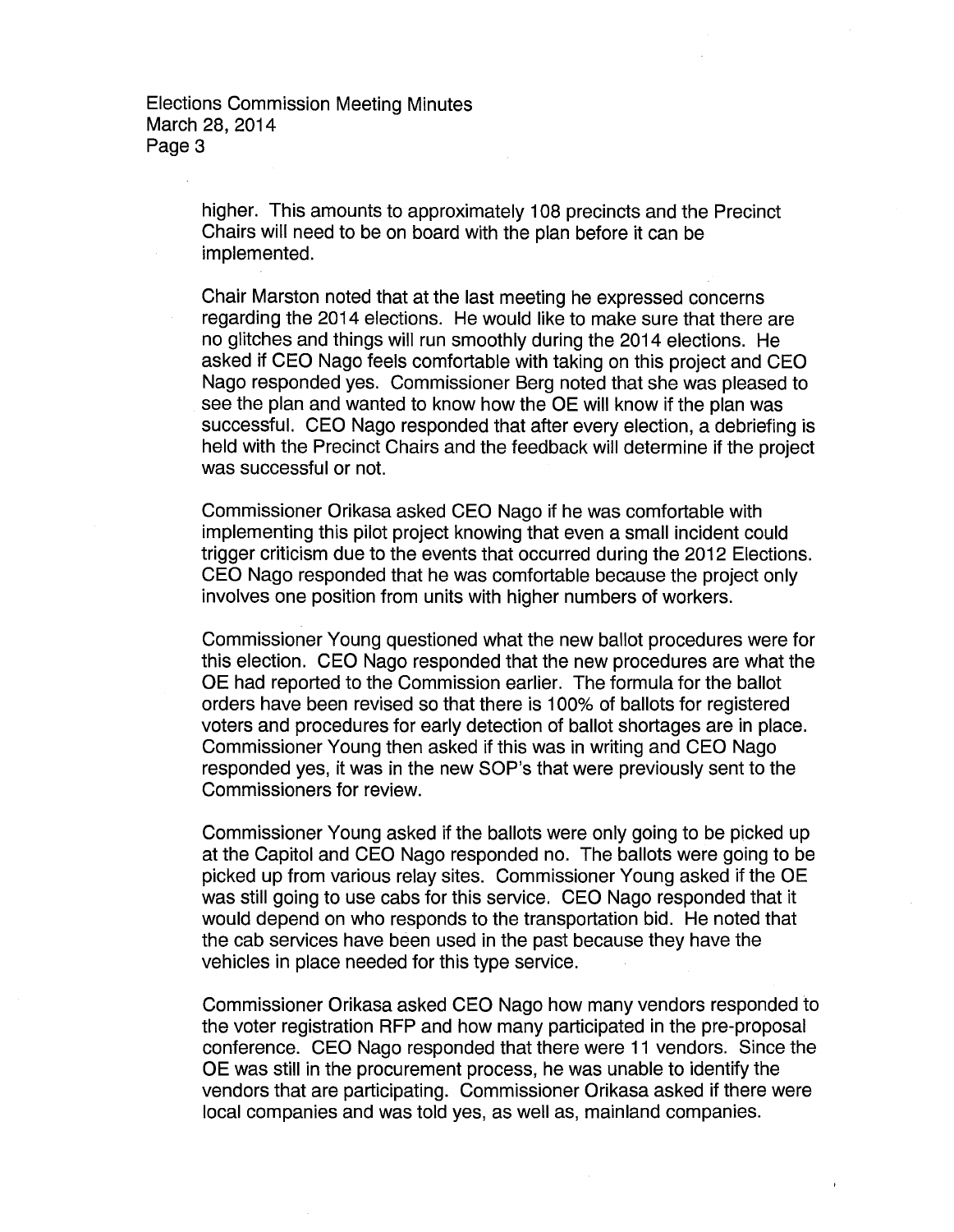Elections Commission Meeting Minutes March 28, 2014 Page 4

> Commissioner Orikasa commented that a lot of effort was being put into voter education and getting young adults registered to vote. He inquired if there was any consideration given to how you would actually get them to vote. CEO Nago responded that in keeping in line with HAVA policies and how their monies can be spent, the OE there focuses on the mechanics of voting and not why one should be voting.

VI. Discussion on 2014 Legislative bills as they affect the Office of Elections and the Elections Commission and action, if appropriate

Commissioner Vierra asked CEO Nago how many pieces of legislation were introduced for the Office of Elections and what was the success rate during this session. CEO Nago responded that the OE did not have any legislation introduced this year because legislation that was introduced in the first half of the legislative cycle were still alive and being monitored.

VII. Open Forum: Public comments on issues for the Commission's consideration for the next Commission meeting and action, if appropriate

Michael Palcic noted for the Commission that he served as the chair for the Oahu Apportionment Advisory Council during this last Reapportionment. He further stated that the appeal for the 2011 Reapportionment Plan was denied by the Supreme Court therefore allowing the Reapportionment Plan devised by the Reapportionment Commission to stand as law. As a result, the exclusion of 1 08,000 citizens deemed to be living in Hawaii by the Federal Census, are deprived of apportionment to any legislative body and has had their citizenship diminished. He further states that in comparison, incarcerated felons and registered aliens are counted for apportionment to the legislature and Congress here in Hawaii.

He further noted that Senator lhara is considering introducing legislation to have the Hawaii apportionment count be the same as the US Census therefore eliminating any extractions. He noted that he has brought this before the Commission because he feels they are concerned with having fair and honest elections. He also hopes that if Senator lhara does introduce legislation to correct the current situation, the Commission will consider supporting the legislation.

Commissioner Vierra asked Mr. Palcic how military personnel are counted in other states. Mr. Palcic responded that military personnel living in other states are counted in that states apportionment. Hawaii is the only state that does an extraction such as this. Commissioner Orikasa asked where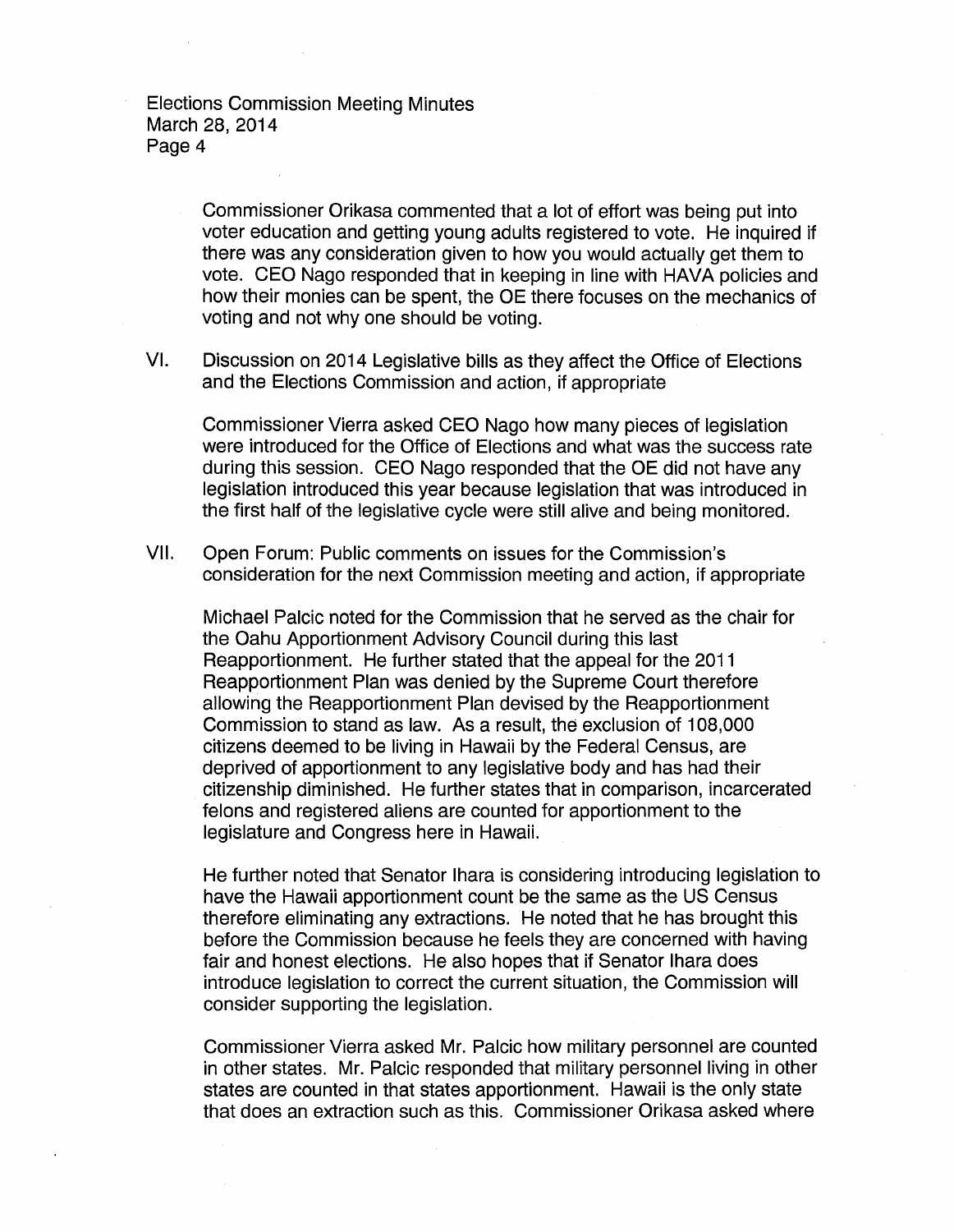do military personnel vote. Mr. Palcic answered that they can vote where they choose. For instance, if they are stationed here but are residents of another state, they can vote in that state.

Chair Marston asked if Senator lhara was going to bring this correction up as a bill and Mr. Palcic responded that the Senator will probably do this through a constitutional amendment. He further noted that the Senator held off with any action pending the decision of the Supreme Court. Chair Marston then asked if it would be better for the Commission to hold off on any action until corrective action is taken. Mr. Palcic agreed and noted that he brought this issue up now in order to alert the Commission of any possible future action.

With no other comments or questions, Chair Marston called for a motion to enter into Executive Session. The motion was moved by Commissioner Young, seconded by Commissioner Berg and approved by the remaining Commissioners.

VIII. Executive Session

The Commission resolved into Executive Session at 10:19 am.

Pursuant to Section 92-5 (a)(4), HRS, to consult with the board's attorney on questions and issues pertaining to the board's powers, duties, privileges, immunities, and liabilities.

Discussion on Commission appointments and action, if appropriate

The Commission resolved into open meeting at 10:38 am.

IX. Adjournment

Commissioner Orikasa thanked Chair Marston for introducing the Open Forum item to the agenda and feels that this was a positive action. Chair Marston noted that he took this idea from the OIP manual and feels that this would be a good opportunity for individuals to openly express what items they would like placed on the next meeting's agenda. The placement of the item on the agenda would need the Commission's approval.

With no further business before the Commission, Chair Marston asked for a motion to adjourn the meeting. Motion was moved by Commissioner